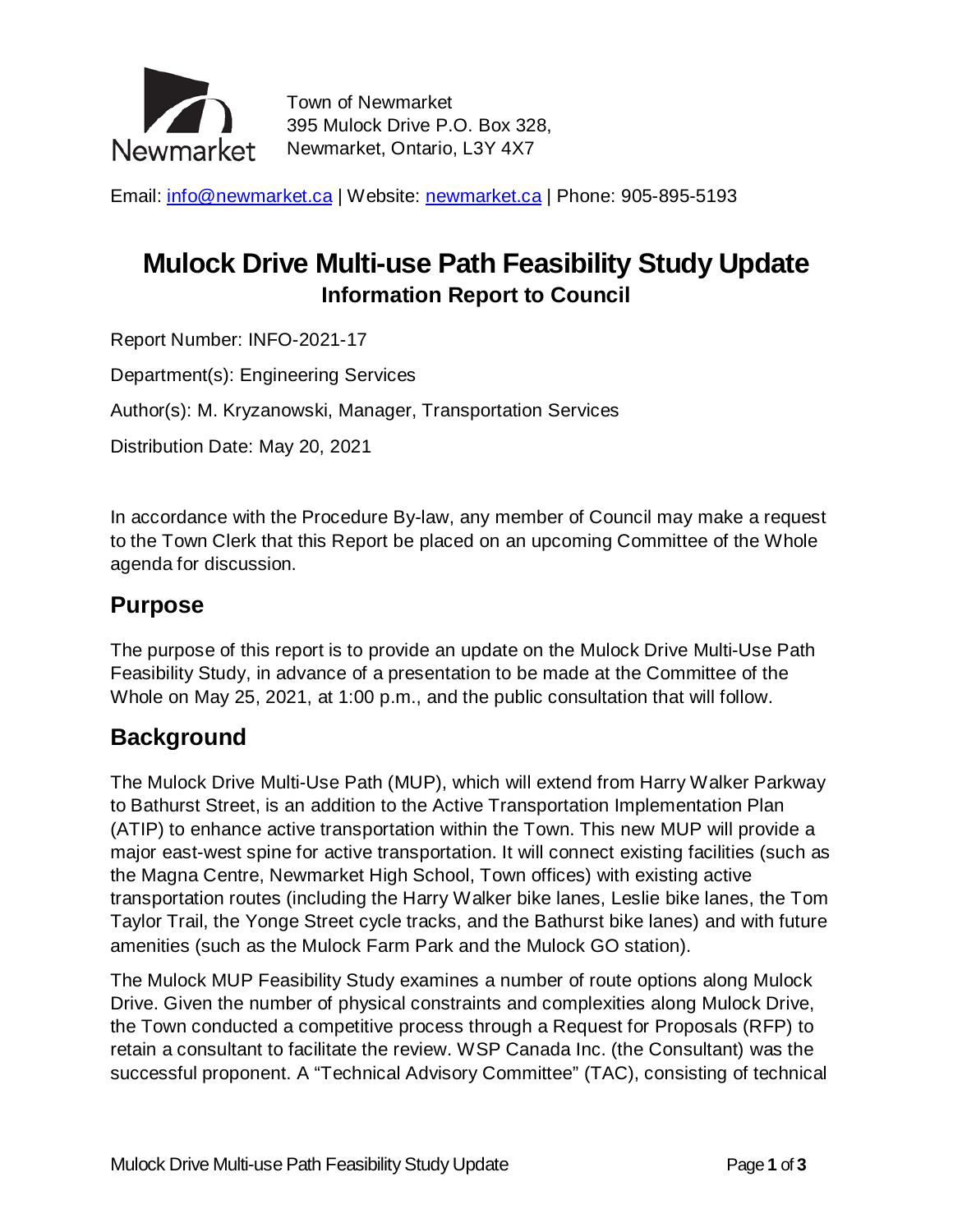staff from the Town of Newmarket and from York Region, has been established to help guide the Feasibility Study and preliminary design options.

### **Discussion**

The Mulock MUP will extend from Harry Walker Parkway to Bathurst Street. The Feasibility Study will determine the best route, based on the constraints in the right-ofway and the potential for connectivity.

The final alignment of the MUP will likely alternate between the north and south sides of Mulock Drive, depending on constraints currently located along each section of road. The Consultant is reviewing the alignment of the route, taking into account constraints such as conflict management, constructability, cost, residential proximity and access, transit effects, tree impacts, connectivity, destination access, driveway frequency, and intersection frequency. Constraints can also include obstacles such as the width of the boulevard and conflicts with utility plant (hydro poles, hydrants, other), bus shelters, trees, fences, the number of driveways, and whether those driveways are commercial in nature, among other factors.

The next steps will involve a presentation to the Committee of the Whole on May 25, 2021, to provide a status update, followed by public consultation that will include a Virtual Public Information Centre (VPIC) to be held on June 10, 2021, from 6:30 p.m. to 8:00 p.m. Once completed, the Feasibility Study and a preliminary cost analysis will be presented to Council for a decision point on proceeding with the detailed design and the eventual tendering and construction of the Mulock MUP. The construction can begin as early as 2022, depending on approvals and the availability of approved funds in the Town's budget.

## **Conclusion**

The Mulock MUP Feasibility Study is proceeding within the schedule and budget that were allocated. Staff is preparing to enter into the public consultation phase.

## **Business Plan and Strategic Plan Linkages**

The ATIP addresses the Council Strategic Pillar entitled "Safe Transportation (Streets)". More specifically, the project addresses the following priorities under the "Safe Transportation (Streets)" Strategic Pillar:

ii) Continue to implement the traffic mitigation strategy and Active Transportation Plan and explore/advance an off-road Mulock multi-use path;

v) Develop a 'complete street' design and construction/reconstruction methodology to support ongoing safe street initiatives and continue to explore design options related to speed reduction, where appropriate.